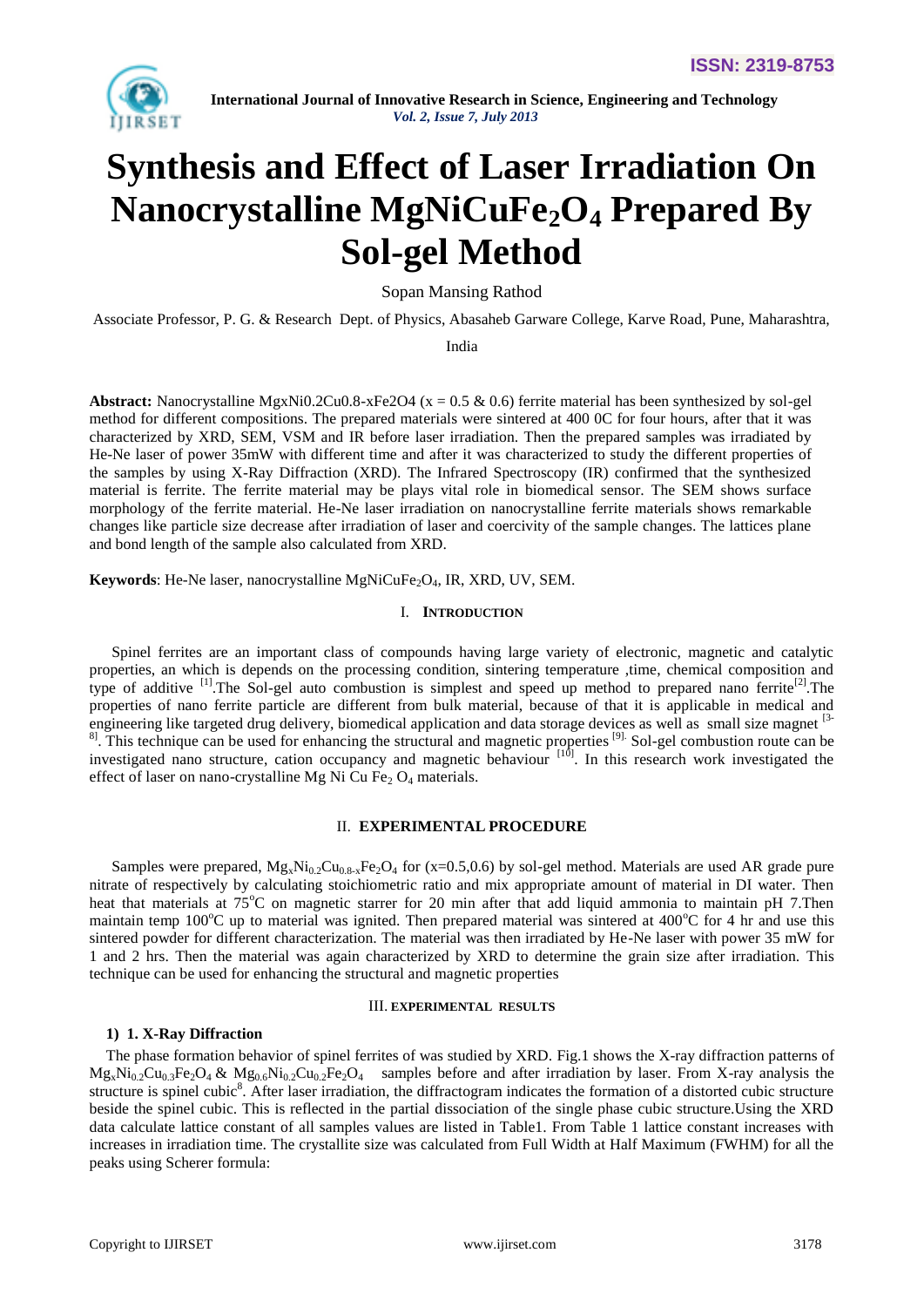

$$
t = \frac{0.9\lambda}{\beta \cos \theta} \text{---} \text{---} \text{---} \tag{1}
$$

β=full width at half maximum, θ= Bragg angle for the actual peak. The value of crystallite size is present in Table 1. Crystalline size decreases with increases in irradiation time. Fig 2 shows the typical scanning electron micrograph samples. From the SEM micrographs of the powders (Figure 2), the average grain size was ~47-11nm. The change in morphology can be related to the structure of samples. The UV-Vis spectrum show that the ferrite powder is identified by the charge transfer band at  $\gamma$ max = 530nm. Figure3. The absorption coefficient,  $\alpha$  of the nanoparticles has been calculated using the fundamental relations<sup>9</sup>. To estimate the energy band gap for the samples, the graph of  $(\alpha h\nu)^2$ versus hu has been plotted. The intercept of the line at  $\alpha = 0$  gives the value of energy band gap. The values of energy band gap 2hr irradiation samples is 3.5eV. Fig.4 illustrates the infrared absorption spectrum for (x=0.6) after laser irradiation. The first absorption band  $v_1$  is related to intrinsic vibrations of octahedral groups.

| Composition                            | Grain<br>Size(nm) | Lattice Constant( <sup>o</sup> A) |
|----------------------------------------|-------------------|-----------------------------------|
| A). $Mg_0$ , $Ni_0$ , $Cu_0$ , $fe_2O$ | 47                | 8.16                              |
|                                        |                   |                                   |
| 1 <sub>hr</sub> Laser Irradiation      | 24                | 8.38                              |
| 2hr Laser irradiation                  | 23                | 8.40                              |
| B).                                    | 22                | 8.36                              |
| $Mg_{0.6}Ni_{0.2}Cu_{0.2}fe_2O_4$      |                   |                                   |
| 2hr Laser irradiation                  |                   | 8.75                              |

**Table 1 : composition, Grain size and lattice constant**



**Figure 1. XRD of**  $Mg_xNi_{0.2}Cu_{0.8-x}Fe_2O_4x=0.5,0.6$  **and Laser Irradiation**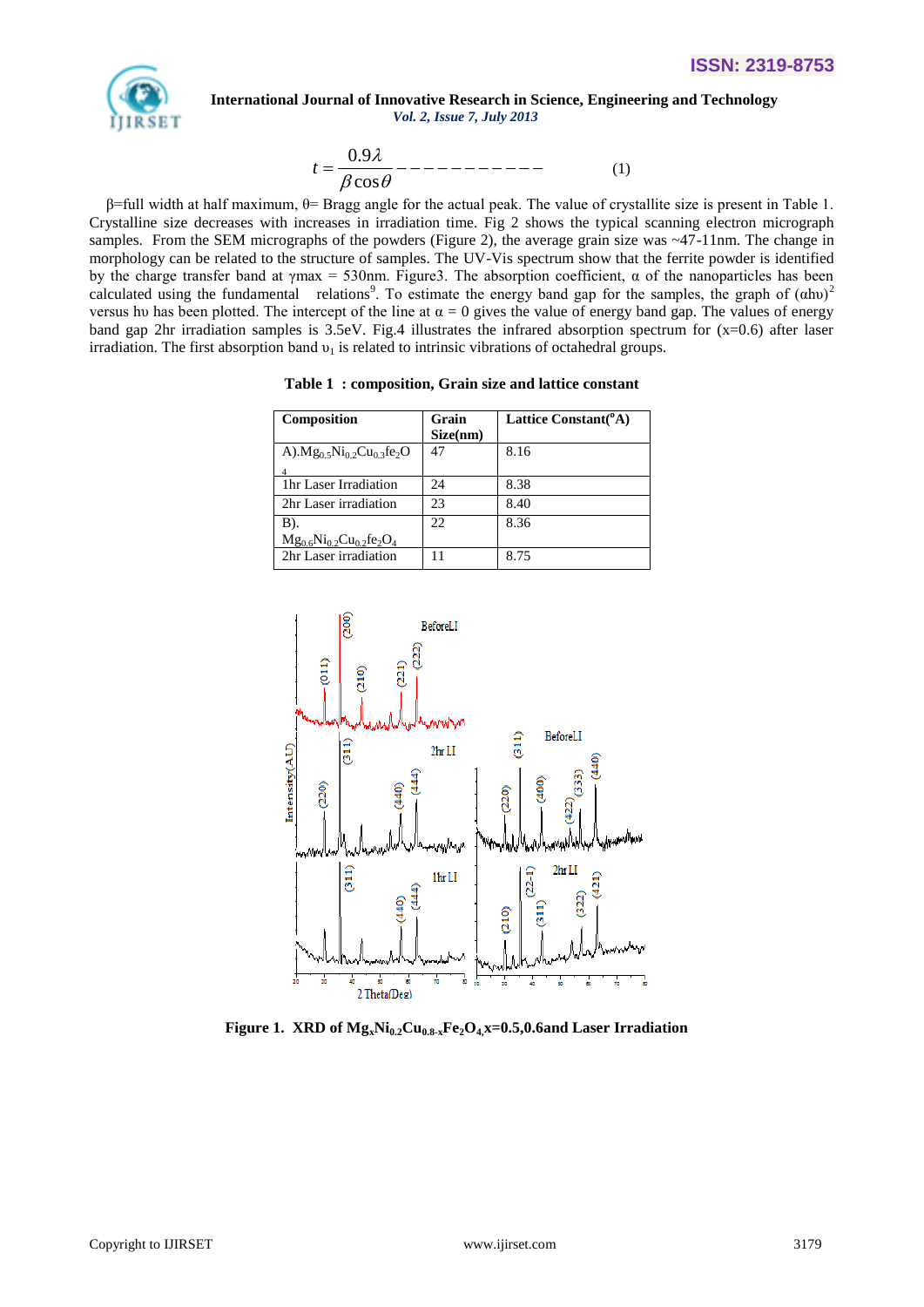



**Figure 2. SEM of Mg0.5Ni0.2Cu0.3Fe2O4 a) before irradiation b) after irradiation**



**Figure 3. UV of Laser Irradiation for 2 hr Figure 4; IR Spectra of Mg0.6Ni0.2Cu0.2Fe2O4.**

.